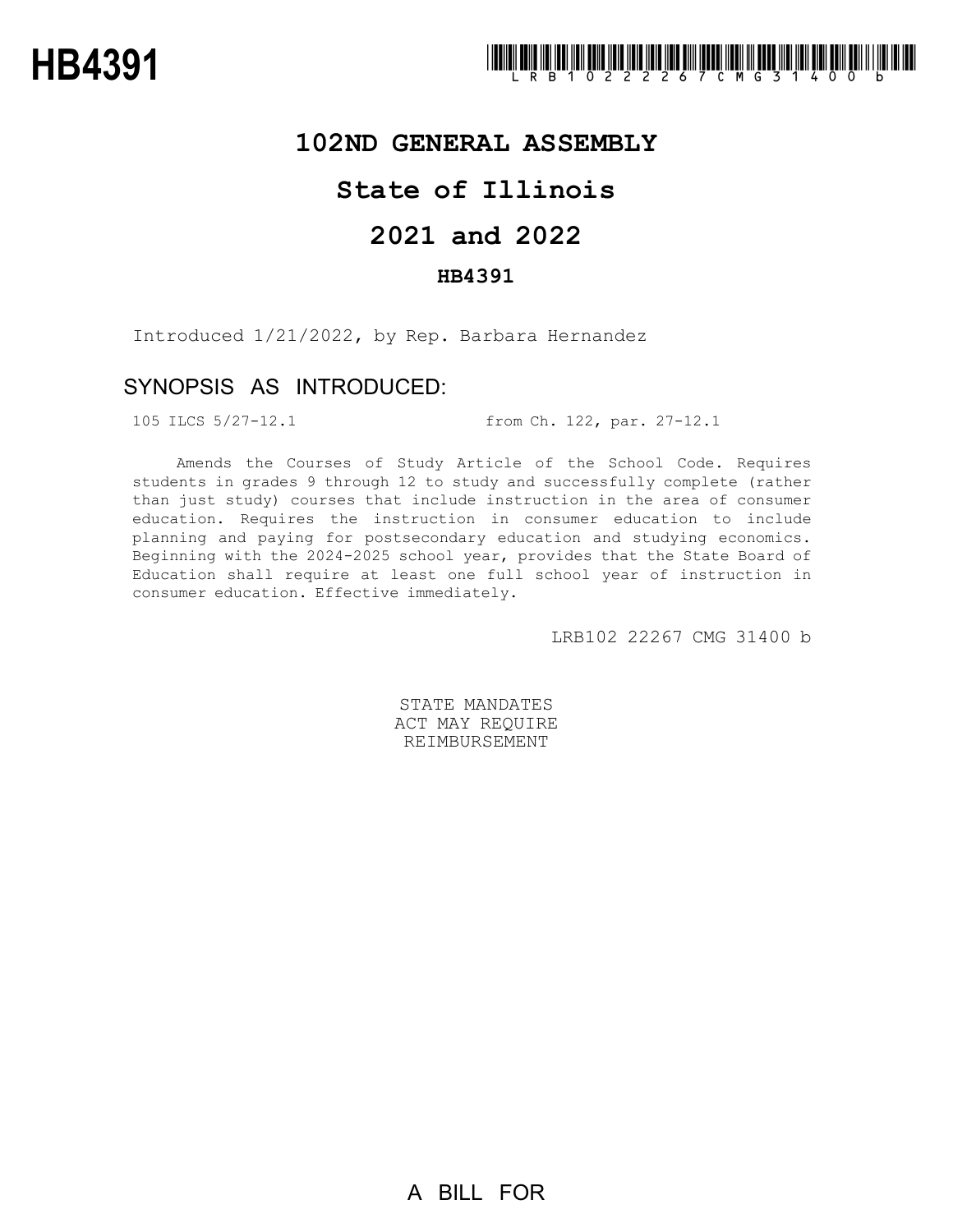1

AN ACT concerning education.

#### **Be it enacted by the People of the State of Illinois, represented in the General Assembly:** 2 3

Section 5. The School Code is amended by changing Section 27-12.1 as follows: 4 5

(105 ILCS 5/27-12.1) (from Ch. 122, par. 27-12.1) 6

Sec. 27-12.1. Consumer education. 7

(a) Pupils in the public schools in grades 9 through 12 shall be taught and be required to study and successfully complete courses which include instruction in the area of consumer education, including but not necessarily limited to (i) understanding the basic concepts of financial literacy, including consumer debt and installment purchasing (including credit scoring, managing credit debt, and completing a loan application), budgeting, savings and investing, banking (including balancing a checkbook, opening a deposit account, and the use of interest rates), understanding simple contracts, State and federal income taxes, personal insurance policies, the comparison of prices, higher education student loans and planning and paying for postsecondary education, identity-theft security, and homeownership (including the basic process of obtaining a mortgage and the concepts of fixed and adjustable rate mortgages, subprime loans, and 8 9 10 11 12 13 14 15 16 17 18 19 20 21 22 23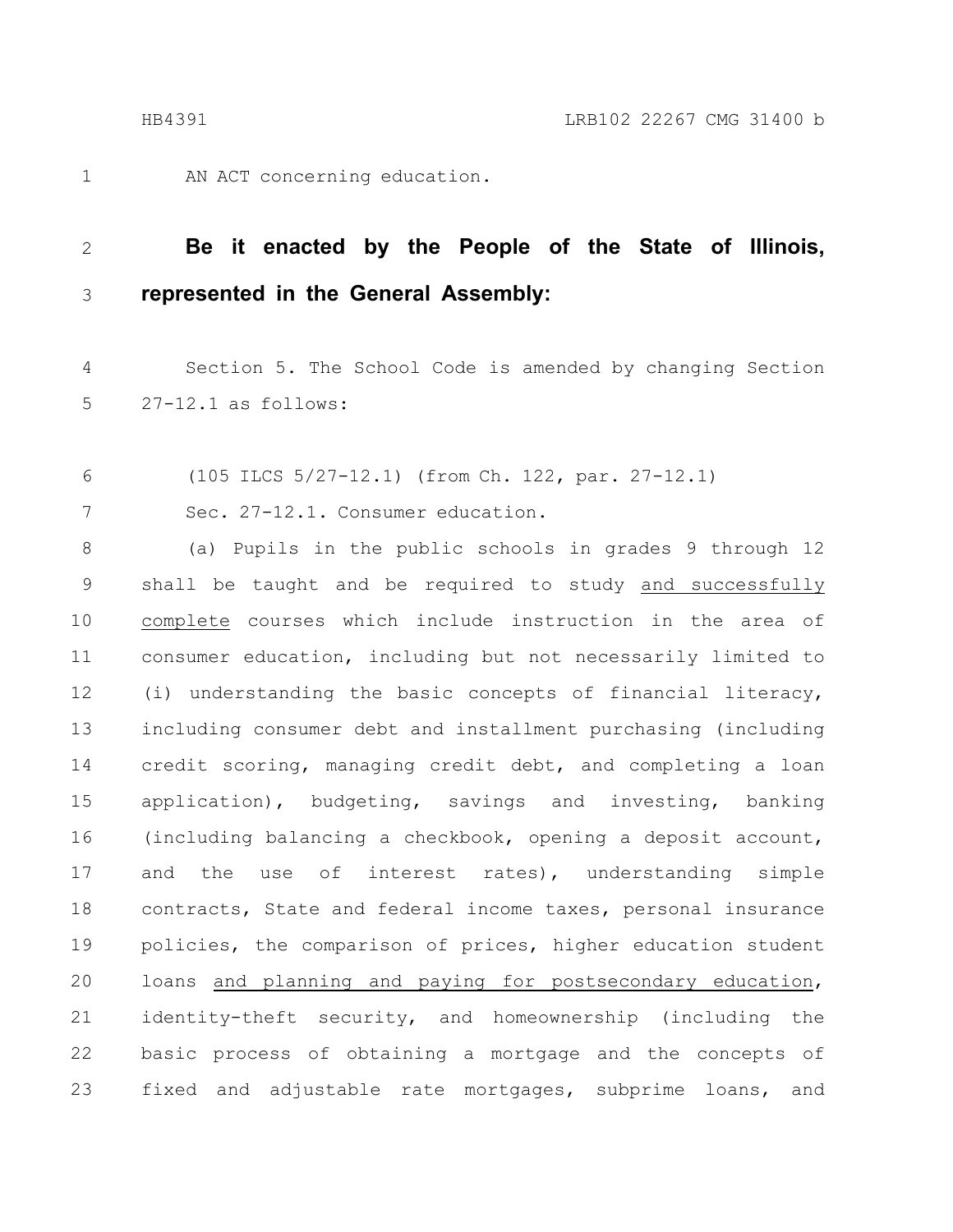HB4391 - 2 - LRB102 22267 CMG 31400 b

predatory lending)  $\frac{1}{17}$  and (ii) understanding the roles of consumers interacting with agriculture, business, labor unions and government in formulating and achieving the goals of the mixed free enterprise system; and (iii) studying economics. The State Board of Education shall devise or approve the consumer education curriculum for grades 9 through 12 and specify the minimum amount of instruction to be devoted thereto; however, beginning with the 2024-2025 school year, the State Board shall require at least one full school year of instruction. 1 2 3 4 5 6 7 8 9 10

11

(b) (Blank).

(c) The Financial Literacy Fund is created as a special fund in the State treasury. State funds and private contributions for the promotion of financial literacy shall be deposited into the Financial Literacy Fund. All money in the Financial Literacy Fund shall be used, subject to appropriation, by the State Board of Education to award grants to school districts for the following: 12 13 14 15 16 17 18

(1) Defraying the costs of financial literacy training for teachers. 19 20

(2) Rewarding a school or teacher who wins or achieves results at a certain level of success in a financial literacy competition. 21 22 23

(3) Rewarding a student who wins or achieves results at a certain level of success in a financial literacy competition. 24 25 26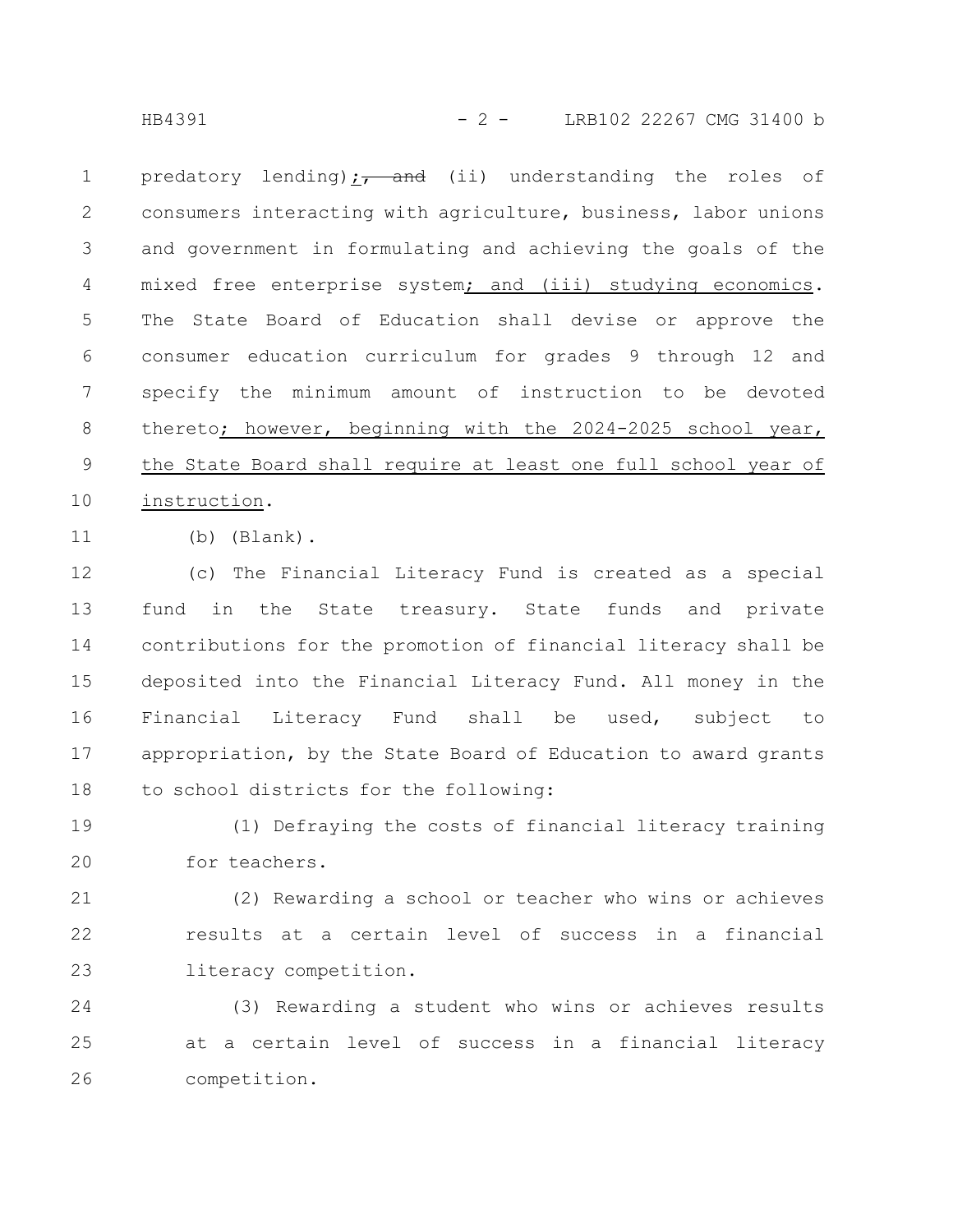HB4391 - 3 - LRB102 22267 CMG 31400 b

(4) Funding activities, including books, games, field trips, computers, and other activities, related to financial literacy education. 1 2 3

In awarding grants, every effort must be made to ensure that all geographic areas of the State are represented. 4 5

(d) A school board may establish a special fund in which to receive public funds and private contributions for the promotion of financial literacy. Money in the fund shall be used for the following: 6 7 8 9

(1) Defraying the costs of financial literacy training for teachers. 10 11

(2) Rewarding a school or teacher who wins or achieves results at a certain level of success in a financial literacy competition. 12 13 14

(3) Rewarding a student who wins or achieves results at a certain level of success in a financial literacy competition. 15 16 17

(4) Funding activities, including books, games, field trips, computers, and other activities, related to financial literacy education. 18 19 20

(e) The State Board of Education, upon the next comprehensive review of the Illinois Learning Standards, is urged to include the basic principles of personal insurance policies and understanding simple contracts. 21 22 23 24

(Source: P.A. 99-284, eff. 8-5-15.) 25

Section 99. Effective date. This Act takes effect upon 26